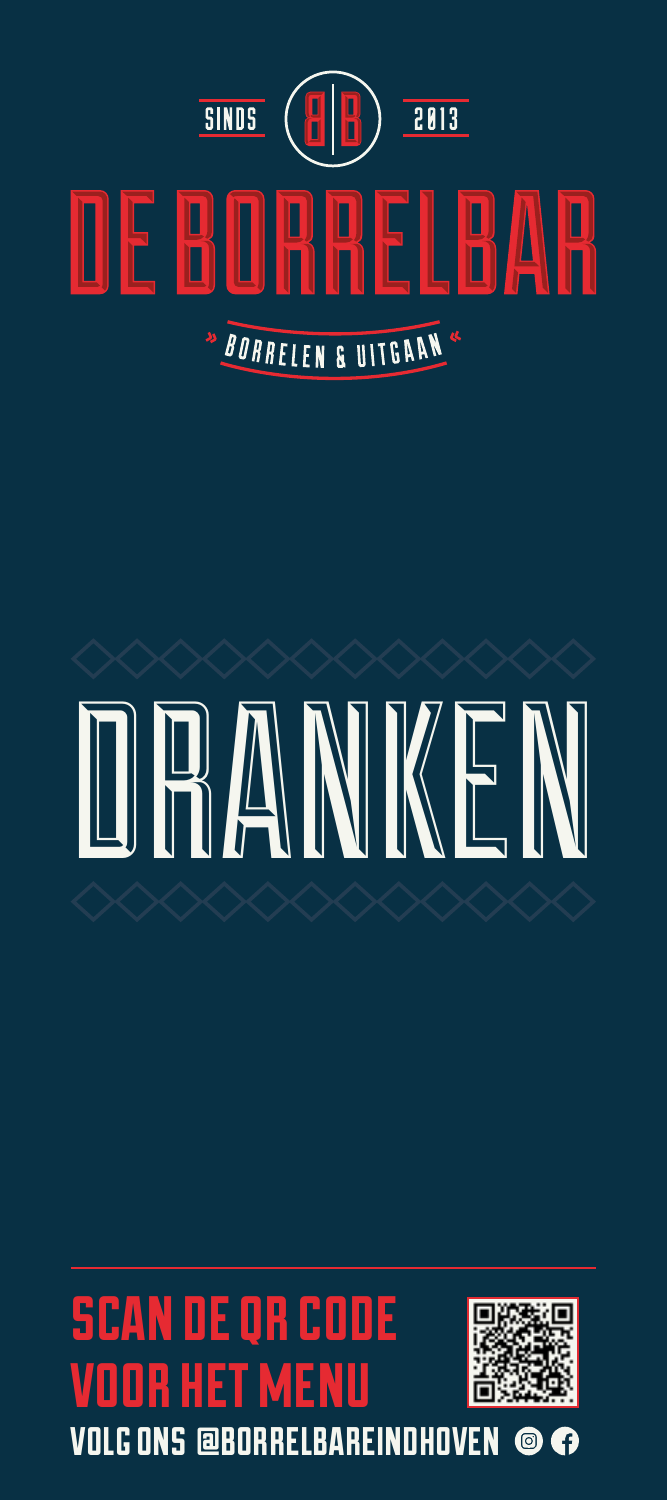| TAPBIER                       |              |              |                |
|-------------------------------|--------------|--------------|----------------|
| <b>JUPILER</b>                | 20cL         | 5.2%         | £2,80          |
| <b>JUPILER</b>                | <b>SOcL</b>  | 5.2%         | £6,80          |
| <b>HOEGAARDENWIT</b>          | 33cL         | 5.0%         | £3,80          |
| <b>LIEFMANS FRUITESSE</b>     | 25cL         | 3.8%         | £3,50          |
| FLES                          |              |              |                |
| CORONA                        | 33CL         | 4.5%         | £5,00          |
| <b>DESPERADOS</b>             | 33CL         | 5.9%         | £5,00          |
| WIT                           |              |              |                |
| <b>BROUWERIJ 'T IJ IJ-WIT</b> | <b>33CL</b>  | 6.5%         | £5,50          |
| BLOND                         |              |              |                |
|                               |              |              |                |
| CORNET<br><b>DUVEL 666</b>    | 33cL<br>33cL | 8.5%<br>6.7% | £5,00<br>£5,40 |
| LA CHOUFFE BLOND              | <b>33CL</b>  | 8.0%         | £5,30          |
| <b>LEFFE BLOND</b>            | <b>33CL</b>  | 6.6%         | £4,00          |
| I PA.                         |              |              |                |
| <b>JOPEN MODIE NEL IPA</b>    | <b>33CL</b>  | 6.5%         | £6,70          |
| TRIPEL                        |              |              |                |
| <b>TRIPEL KARMELIET</b>       | 33CL         | 8.5%         | £5.00          |
| <b>WESTMALLE TRIPEL</b>       | 33CL         | 9.5%         | <b>£6,50</b>   |
| FRUITIG                       |              |              |                |
| <b>SOMERSBY APPLE CIDER</b>   | <b>33CL</b>  | 4.5%         | £5,00          |
| SOMERSBY BLACKBERRY CIDER     | 33CL         | 4.5%         | £5,00          |
| ALCOHOLVBIJ                   |              |              |                |
| HOEGAARDEN RADLER CITRUS 0.0  | 25CL         | 0.0%         | £3,00          |
| <b>JUPILER O.O</b>            | 25CL         | 0.0%         | £3,00          |
| TIME TO DRINK BEER            |              |              |                |
|                               |              |              |                |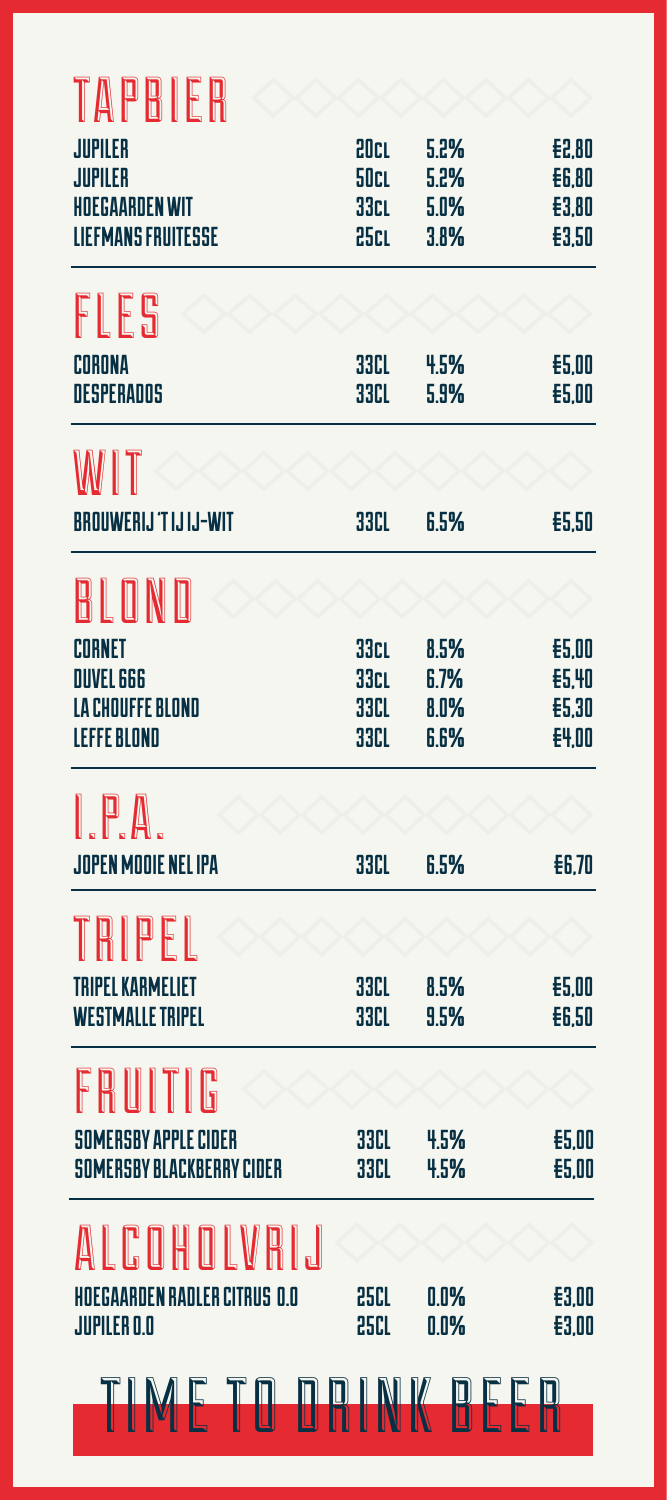# **GIN&TONIC**

| <b>BOBBY'S GIN</b>                                       | 42%   | E11.50 |
|----------------------------------------------------------|-------|--------|
| Fever-Tree Premium Indian tonic, sinaasappel, kruidnagel |       |        |
| <b>BOMBAY SAPPHIRE</b>                                   | 40%   | E9.00  |
| Fever-Tree Premium Indian tonic, citroen                 |       |        |
| <b>HENDRICK'S</b>                                        | 41.4% | E11.50 |
| Fever-Tree Premium Indian tonic, citroen                 |       |        |
| <b>BOSFORD ROSÉ</b>                                      | 37.5% | E9.00  |
| Fever-Tree Premium Indian tonic, citroen                 |       |        |

# COCKTAILS

| <b>SEX ON THE BEACH</b>                                   | $E$ 7.00     |
|-----------------------------------------------------------|--------------|
| Eristoff vodka, Peachtree, sinaasappelsap, cranberrysap   |              |
| <b>PURPLE RAIN</b>                                        | E7.50        |
| Bols Blue Curaçao, Flugel, Spirte                         |              |
| <b>BACARDI CUBA LIBRE</b>                                 | <b>EG.50</b> |
| Bacardi Carta Blanca rum, cola, limoen                    |              |
| LONG ISLAND ICED TEA                                      | £8.50        |
| Bombay Sapphire gin, José Cuervo tequila, Eristoff vodka, |              |
| Bacardi Carta Blanca rum, Triple Sec, Coca Cola, citroen  |              |
| <b>TEQUILA SUNRISE</b>                                    | $E$ 7.00     |
| José Cuervo tequila, grenadine, sinaasappelsap            |              |

## BUBBELS

| <b>MARTINI PROSECCO D.O.C.</b>                                | 75CL       | 11.5%                 | <b>£30,00</b>                  |
|---------------------------------------------------------------|------------|-----------------------|--------------------------------|
| WIJN                                                          |            |                       |                                |
| <b>KONINGSHOF RIESLING</b>                                    | 8.5%       | <b>E4.10</b>          | <b>£19,00</b>                  |
| <b>MONTERRE CHARDONNAY</b><br><b>MONTERRE SAUVIGNON BLANC</b> | 13%<br>12% | £4,10<br><b>{4,10</b> | <b>£19,00</b><br><b>£19,00</b> |
| <b>MONTERRE ROSÉ</b>                                          | 13%        | <b>E4.10</b>          | <b>£19,00</b>                  |
| <b>MONTERRE MERLOT</b>                                        | 13%        | £4,10                 | <b>£19,00</b>                  |
|                                                               |            |                       |                                |

# SAVE WATER, DRINK WINE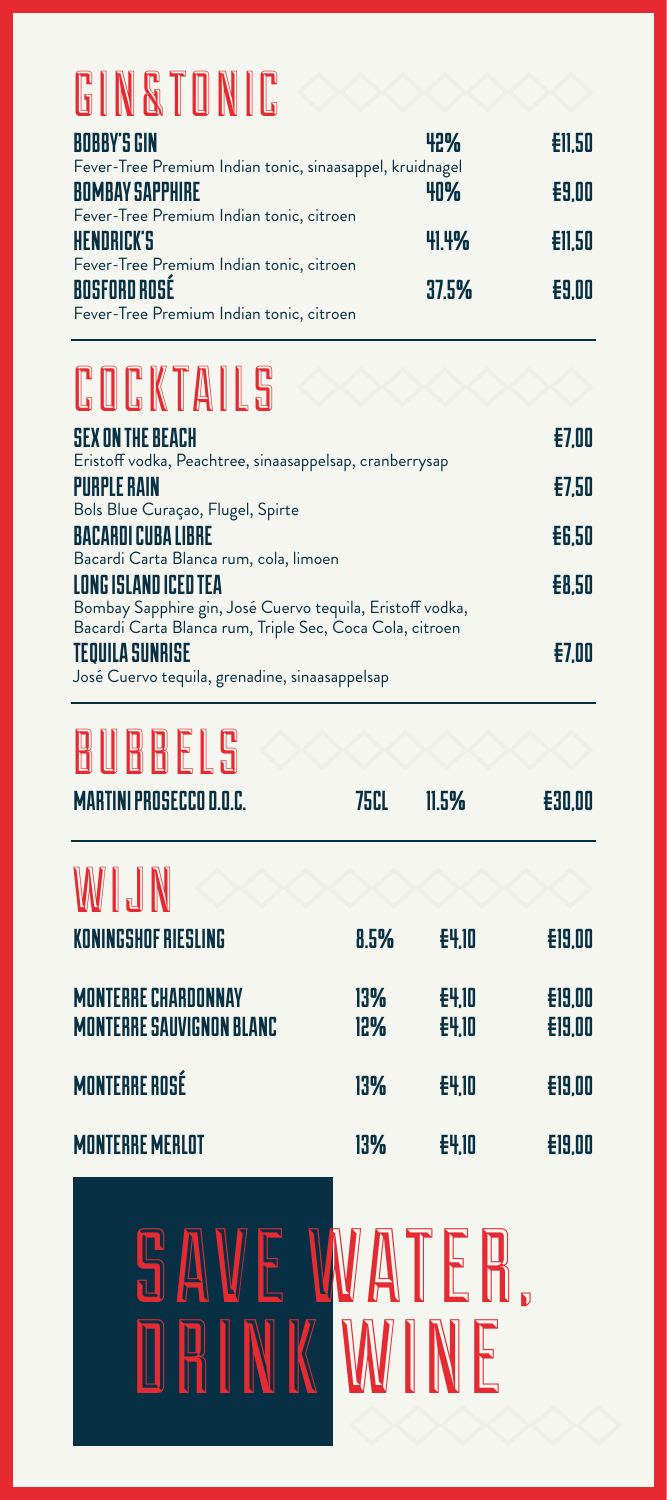# all you n e e d **= shots**

#### nintr

| <b>APPELTAARTJE</b>                                                             | <b>£3.00</b> |
|---------------------------------------------------------------------------------|--------------|
| Licor 43, Apfelkorn, slagroom, kaneel<br>B52                                    | £3,00        |
| Baileys, Tia Maria, Cointreau                                                   |              |
| <b>BLOWJOB</b>                                                                  | £3.00        |
| Baileys, Kahlúa                                                                 |              |
| <b>CARIBBEAN PIRATE</b>                                                         | £3,00        |
| Captain Morgan, Bols Blue Curaçao, Malibu                                       |              |
| <b>CRACKLING CHEESECAKE</b><br>Sourz Redberry, Bols yoghurtlikeur, knettersnoep | £3.00        |
| <b>CUPIDO</b>                                                                   | £3.00        |
| Flugel, Fanta Cassis                                                            |              |
| <b>DIRTY HOOKER</b>                                                             | £3,00        |
| Bols bananenlikeur, Sourz Cherry                                                |              |
| DUBBELDEKKER                                                                    | £3.00        |
| Dropshot, Flugel                                                                |              |
| <b>GOLD RUSH</b><br>Trojka, Goldstrike                                          | £3.00        |
| GROENMELOEN                                                                     | £3.00        |
| Bols meloenlikeur, Bols bananenlikeur, Sourz Apple                              |              |
| <b>NUTELLA</b>                                                                  | £3.00        |
| Baileys, Frangelico, Bols cacaolikeur                                           |              |
| <b>NUTS</b>                                                                     | £3,00        |
| Vodka, Frangelico<br>PORNO                                                      | £3,00        |
| Sambuca, Goldstrike, Dropshot                                                   |              |
| <b>RED CARIBBEAN</b>                                                            | £3.00        |
| Malibu, Flugel                                                                  |              |
| <b>ROMIGE KOEK</b>                                                              | £3.00        |
| Trojka, Koeki, Bols yoghurtlikeur                                               |              |
| <b>SPICY BANANA</b>                                                             | £3.00        |
| Jack Daniels Fire, Bols bananenlikeur<br><b>SPLITJE</b>                         | £3.00        |
| Licor 43, sinaasappelsap, slagroom                                              |              |
| <b>STRAWBERRY CHEESECAKE</b>                                                    | E3,00        |
| Bols yoghurtlikeur, Bols aardbeienlikeur, limoensap                             |              |
| <b>STUITERBAL</b>                                                               | £3,00        |
| Sambuca, Bols Blue Curaçao                                                      |              |
| THE DEATH WISH                                                                  | £3.00        |
| Sambuca, Goldstrike, José Cuervo tequila                                        |              |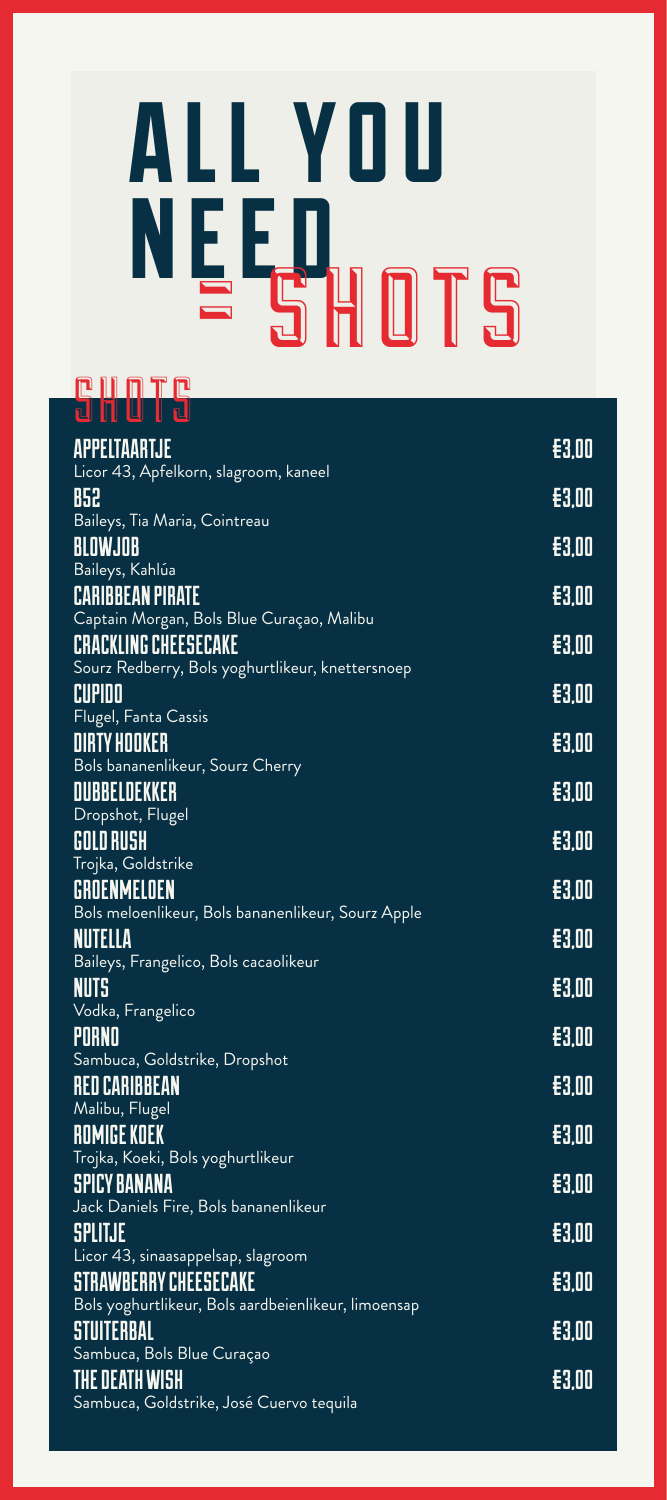### **MIXORANKEN**

MIXDRANKEN FRIS VANAF €5,6O MIXDRANKEN RED BULL VANAF €6,1O MIXDRANKEN JACK DANIELS VANAF €6,1O DUBBELE MIXDRANKEN FRIS VANAF €7,6O DUBBELE MIXDRANKEN RED BULL VANAF €8,1O DUBBELE MIXDRANKEN JACK DANIELS VANAF €8,1O

# WHISKEY 5CL

| <b>DEWAR'S WHITE</b> | 5CI | 40% | E4.50 |
|----------------------|-----|-----|-------|
| <b>JACK DANIELS</b>  | 5CI | 40% | £5.00 |
| <b>JAMESON</b>       | 5CI | 40% | E4.50 |

## FRISDRANKEN

| COCA COLA                         | £2,80 |
|-----------------------------------|-------|
| COCA COLA ZERO                    | £2.80 |
| <b>FANTA CASSIS</b>               | £2.80 |
| <b>FANTA SINAS</b>                | £2.80 |
| <b>SPRITE</b>                     | £2.80 |
| <b>CHAUDFONTAINE ROOD</b>         | E2.80 |
| <b>CHAUDFONTAINE BLAUW</b>        | £2.80 |
| <b>FUZE TEA SPARKLING</b>         | £3.10 |
| <b>FUZE TEA GREEN</b>             | £3.10 |
| <b>FINLEY BITTER LEMON</b>        | £3.10 |
| <b>FINLEY TONIC</b>               | £3.10 |
| <b>MINUTE MAID APPELSAP</b>       | £3.10 |
| <b>MINUTE MAID SINAASAPPELSAP</b> | £3.10 |
| <b>RED BULL</b>                   | £4.50 |

# EXTRA'S

| <b>RADJE ORAAIEN</b>                                        | E10.00 |
|-------------------------------------------------------------|--------|
| Borrels gegarandeerd. Bij De Borrelbar heb je altijd prijs! |        |
| <b>SHOT VAN DE WEEK</b>                                     | £2.00  |
| Vraag aan het barpersoneel naar onze shot van de week       |        |
| <b>JÄGERBOMB</b>                                            | £5.00  |
| Jägermeister, Red Bull                                      |        |
| <b>KROKODIL SHOTSPEL</b>                                    | E20.00 |
| Inclusief 10 shots                                          |        |
| <b>SPELLETJES</b>                                           |        |

Vraag aan het barpersoneel naar onze andere spelletjes